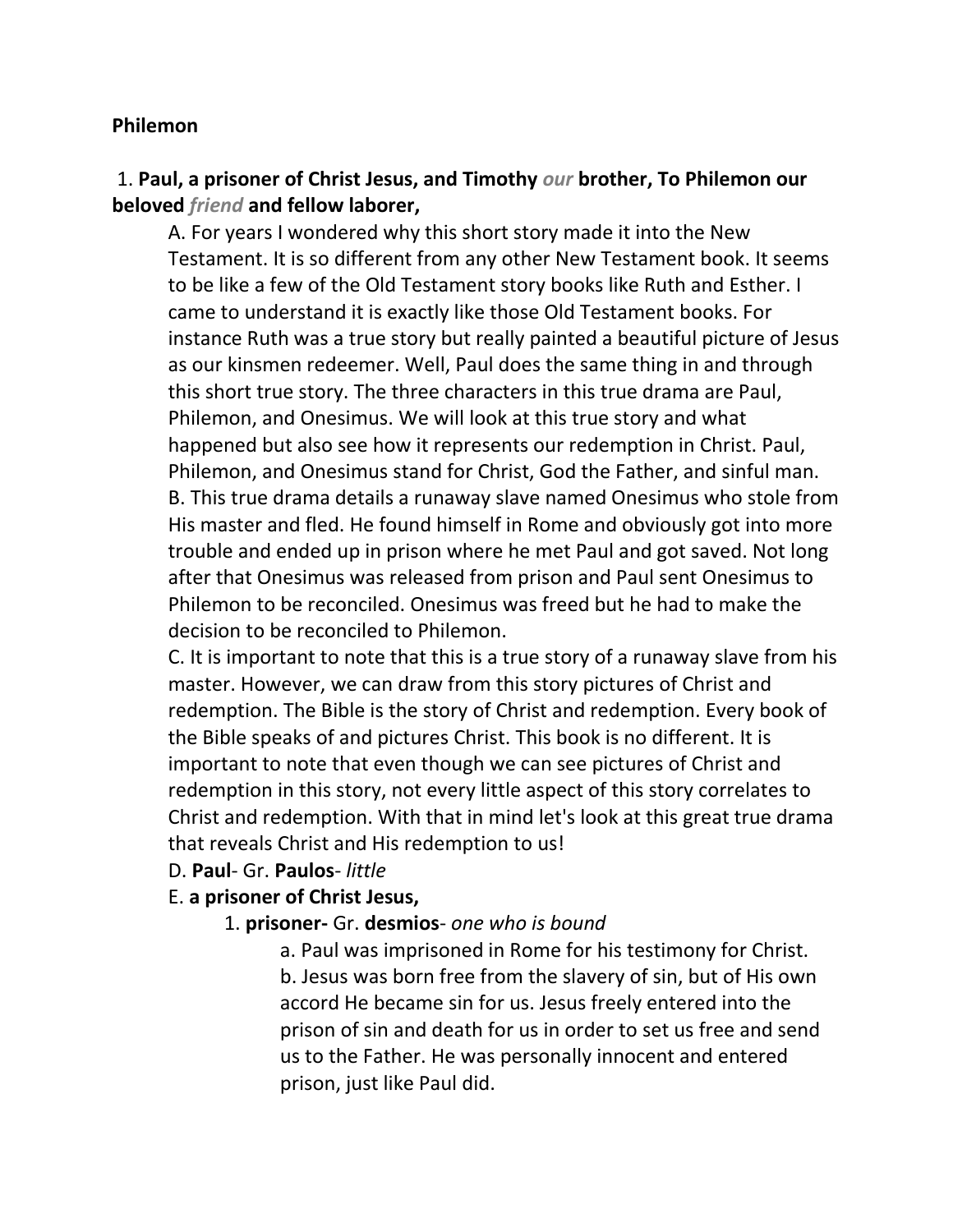#### F. **and Timothy our brother,**

- 1. **Timothy** Gr. **timotheos** *one who honors God; honored by God*
- 2. **brother- Gr. adelphos-** *to share the same womb*

## G. **to Philemon our beloved and fellow laborer**

1. **Philemon**- Gr. *means one who kisses*

a. Philemon was from Colossae. He had a church that met in his home. Epaphras was the pastor of the church. b. Philemon is a type of God the Father in this story. Philemon had a slave Onesimus that stole from him and then departed from Him. Although Onesimus wronged Philemon, Philemon had a good and forgiving nature. His name means one who kisses. God the Father's nature is love. He is one that kisses. Even after Adam robbed from God's glory and departed from Him, the Father still loved Adam and desired for him to be reconciled to Him.

# 2. **beloved- agapetos**

- a. God the Father is love
- 3. **fellow laborer** Gr. **sunergos**
	- a. Paul called Philemon a fellow laborer.
	- b. Both God the Father and Jesus Christ were co-laborers in redemption.
- 2. **to the beloved Apphia, Archippus our fellow soldier, and to the church in your house:**

# A. **to the beloved Apphia,**

1. **Apphia**- Gr. *means fruitful*

# B. **Archippus our fellow soldier,**

- 1. **Archippus** Gr. *means master of the horse*
	- a. This was probably Philemon's son.
- 2. **fellow soldier** Gr. **sustratiotes** *companion in military maneuvers*
	- a. In Col. 4:17 Paul tells him to finish his ministry assignment and not to go AWOL. We are to stick to our assigned post and endure as a good soldier of Jesus Christ.

# C. **and to the church in your house**

- 1. **church** Gr. **ekklesia** *called out ones*
	- a. This referring to Philemon and not Archippus
- 2. **house-** Gr. **oikos**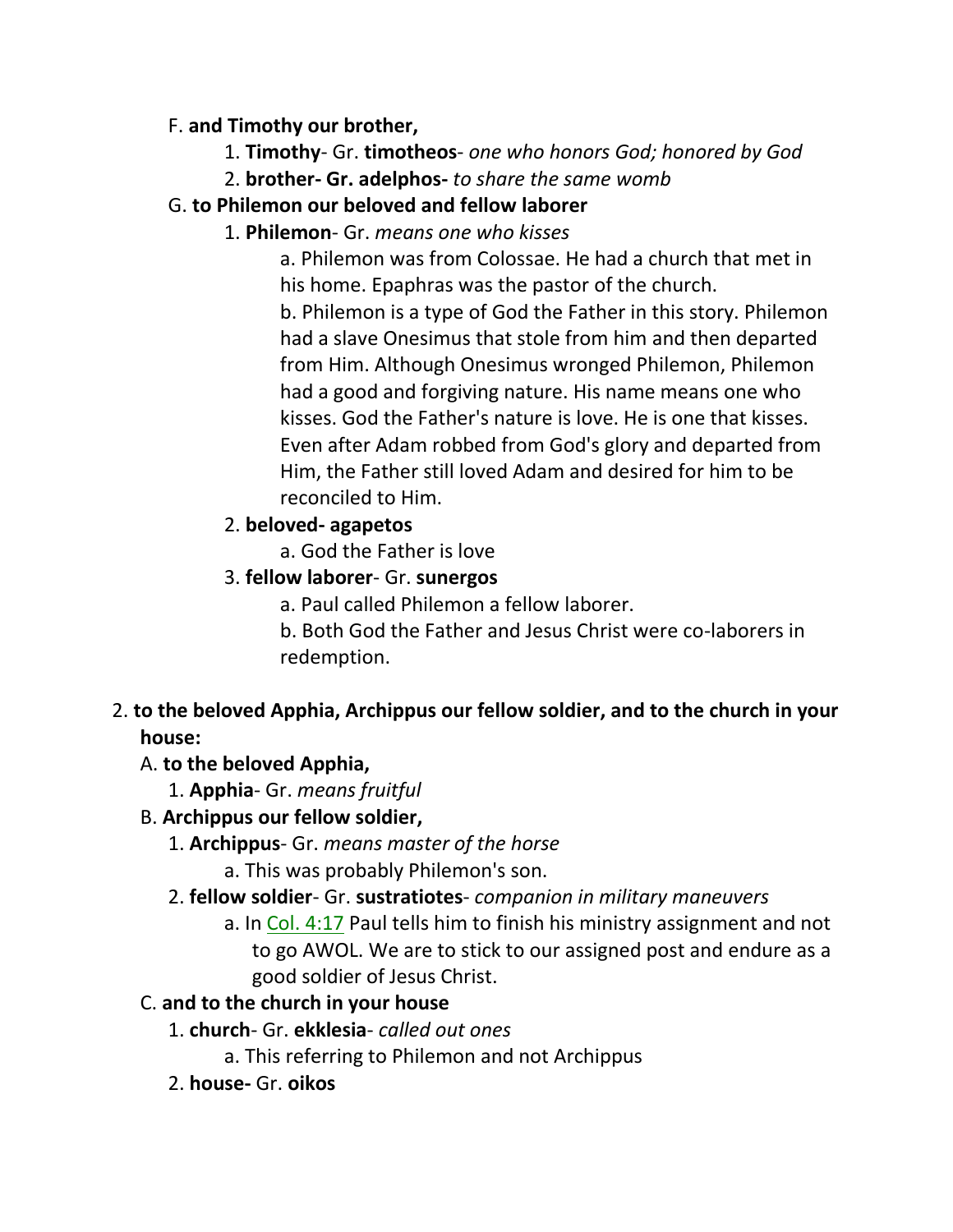#### 3. **Grace to you and peace from God our Father and the Lord Jesus Christ.** A. **Grace to you**

- 1. **Grace** Gr. **charis** *unmerited favor, God's ability and resources freely given though Christ.*
- 2. This is one of the most repeated phrases in the NT. It is not just a nice greeting but God's empowering presence to equip us for every good work and to bear fruit.
- B. **Peace** Gr. **eirene** *to join in harmony, peace, tranquility, and prosperity* 1. Peace only flows out of grace.

## C. **God our Father**

1. This is the one who kisses! He has a heart of grace towards sinful man.

## D. **the Lord Jesus Christ**

1. Christ came and took on man's sin and bondage in order to redeem us back to the Father.

## 4. **I thank my God, making mention of you always in my prayers,**

# A. **I thank my God,**

- 1. **thank** Gr. **eucharisteo** *good grace; the root of this word is charis- grace*
	- a. Charis or grace is the root and center piece of thanksgiving. Those who are legalistic and prideful do not give thanks to God. If they do give thanks they thank God for how good they are like the Pharisee in Jesus' parable. Luke 18:11 The more you receive God's grace, the more thankful you become.
- 2. Thanksgiving is a missing element to faith that is often missed. Thanksgiving is the voice of faith and love.

# B. **making mention of you always in my prayers**

# 1. **making mention**- Gr. **poieo mneia**

- a. Many think you must make long intercession for people for it to be effective. Here Paul merely says he makes mention of them to God. Simply lifting up people names and thanking God for them in faith will receive a response of grace. Now it is not wrong to intercede for people according to the known needs you know about them, but if you do not know what is going on with someone, then just lift up their name and thank God for them in faith.
- 2. **my prayers** Gr. **proseuche** *face to face communion with God*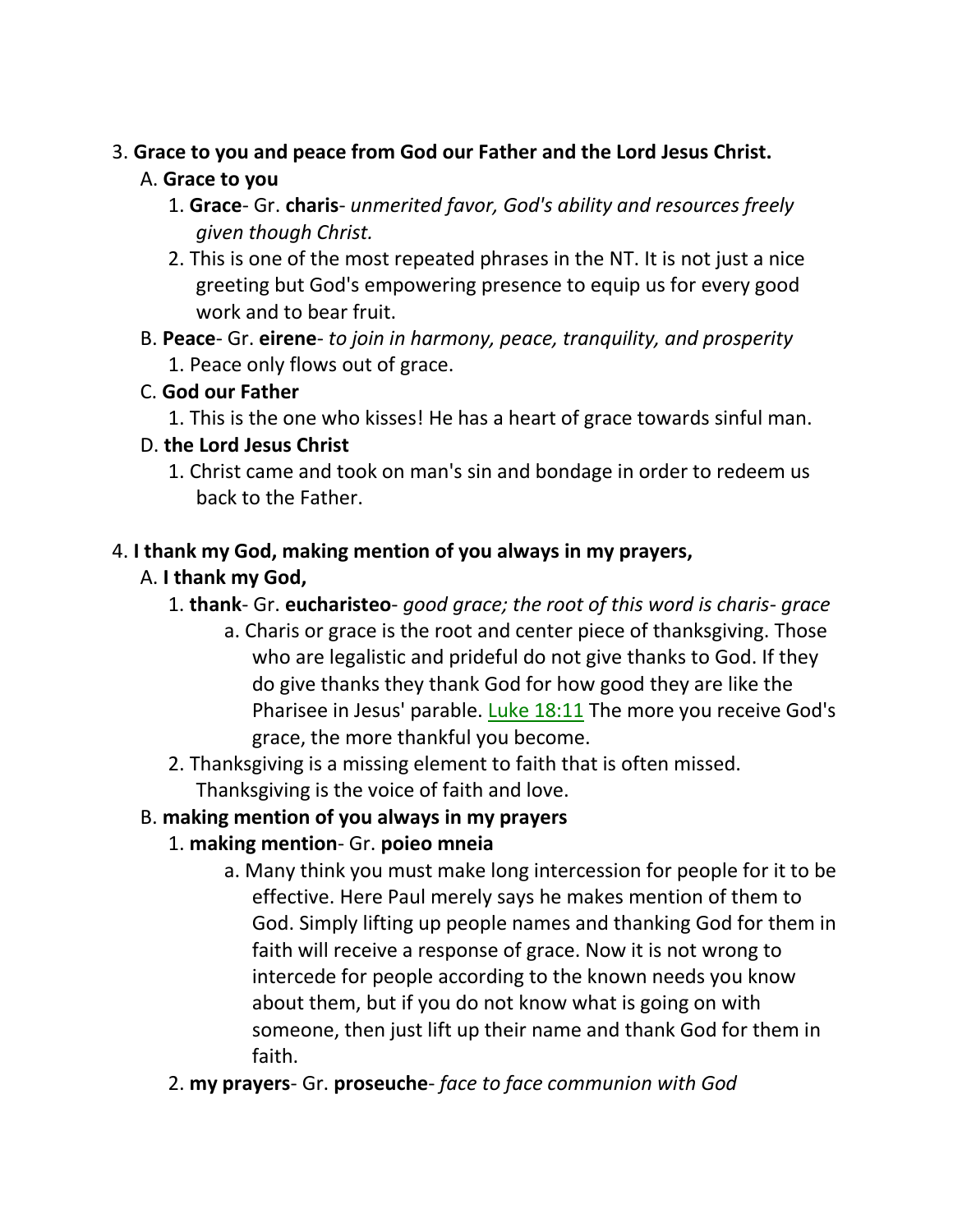- a. Paul stands for Jesus in this story. Jesus is always praying for us making mention of us with thanksgiving before the Father! Rom. 8:34
- 5. **hearing of your love and faith which you have toward the Lord Jesus and toward all the saints,**
	- A. **hearing** Gr. **akouo**
	- B. **love** Gr. **agape**
	- C. **faith** Gr. **pistis**
		- 1. Genuine faith works by love- Gal. 5:6
	- D. **toward the Lord Jesus**
		- 1. Faith and love must be first be toward the Lord Jesus before it can be genuinely shared toward all the saints. If love and faith are not toward the Lord first, then love and faith will only be given to some of the saints- you like!
		- 2. Faith and love go together- Eph  $1:15$ , Col  $1:4$ , 1 Cor. 13:13
		- 3. These are hallmarks of true believers. 1Jo\_5:1
	- E. **toward all the saints**
		- 1. Genuine love and faith will be toward ALL the saints, not just some saints.
- 6. **that the sharing of your faith may become effective by the acknowledgment of every good thing which is in you in Christ Jesus.**

# A. **that the sharing of your faith**

1. **sharing**- Gr. **koinonia**- *the share which one has in anything, participation, to impart to another of what one has*

# B. **may become effective**

- 1. **become effective** Gr. **ginomai energes** *become energetic and working*
	- a. Our faith will be ineffective without revelation knowledge of who we are in Christ Jesus. One of the greatest things Christians need today is a revelation knowledge of who they are in Christ Jesus in their spirit.
	- b. We are to know no Christian after the flesh any longer. We must see ourselves and them by the revelation knowledge of the Word of God and who they are in Christ Jesus. 2 Cor. 5:16
- C. **by the acknowledgment of every good thing**
	- 1. **acknowledgment** Gr. **epignosis-** *revelation knowledge- higher than mere*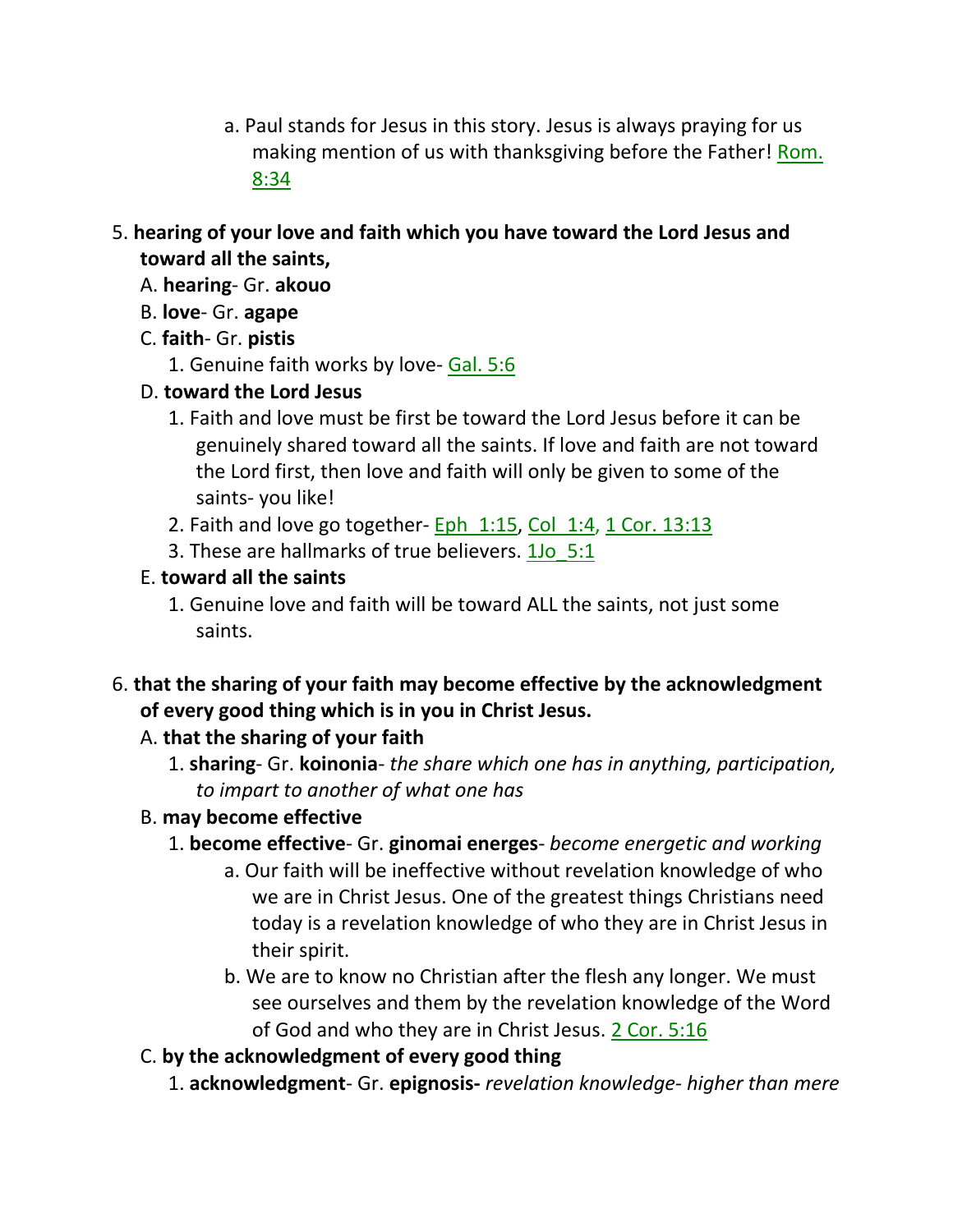*natural knowledge*

- 2. **good thing** Gr. **agathos** *divine good*
	- a. This is opposite of what religion tells you. Religion says that to become more godly then you must acknowledge every bad thing in you and try to overcome it by determination to be holy.
	- b. NO! Our faith will become powerful, working, and energetic when we acknowledge [get a revelation of] every good thing in us in Christ Jesus!
	- c. Trying to overcome your bad by our self effort is like trying to rid darkness out of a room. The only way darkness is going to leave is to turn on the light! Trying to rid your flesh by your own self-effort is hopeless as trying to make darkness leave. Turn on the revelation light of who you are in Christ and you will find victory!

# D. **which is in you in Christ Jesus**

- 1. The only good that we have in us is Christ in us. Christ shares [**koinonia**] with us all that He has and is.
- 7. **For we have great joy and consolation in your love, because the hearts of the saints have been refreshed by you, brother.**

# A. **For we have great joy and consolation in your love,**

- 1. **great joy** Gr. **polus charis** *much grace; thanks*
	- a. God has given us much grace. This should lead to great thanks and joy!
- 2. **consolation** Gr. **paraklesis** *to call to oneself to fill with courage and comfort; call to action.*
- 3. **love** Gr. **agape** *God's love*
	- a. As Philemon stands for God the Father in the story, we also have great joy and comfort in the love of God the Father.
	- b. If we are thankless and joyless, we are not receiving much grace from the Father.

# B. **because the hearts of the saints have been refreshed by you, brother**

- 1. **hearts** Gr. **splagchnon** *intestines; the deepest part of our soul*
	- a. God desires to refresh the deepest parts of us with His presence.
	- b. Often the saints are reticent or fearful to come near to God. God just wants to refresh our inner beings. Praying in the Spirit helps refresh our inner being. This is the refreshing...Is. 28:12
- 2. **saints** Gr. **hagios** *holy set apart ones*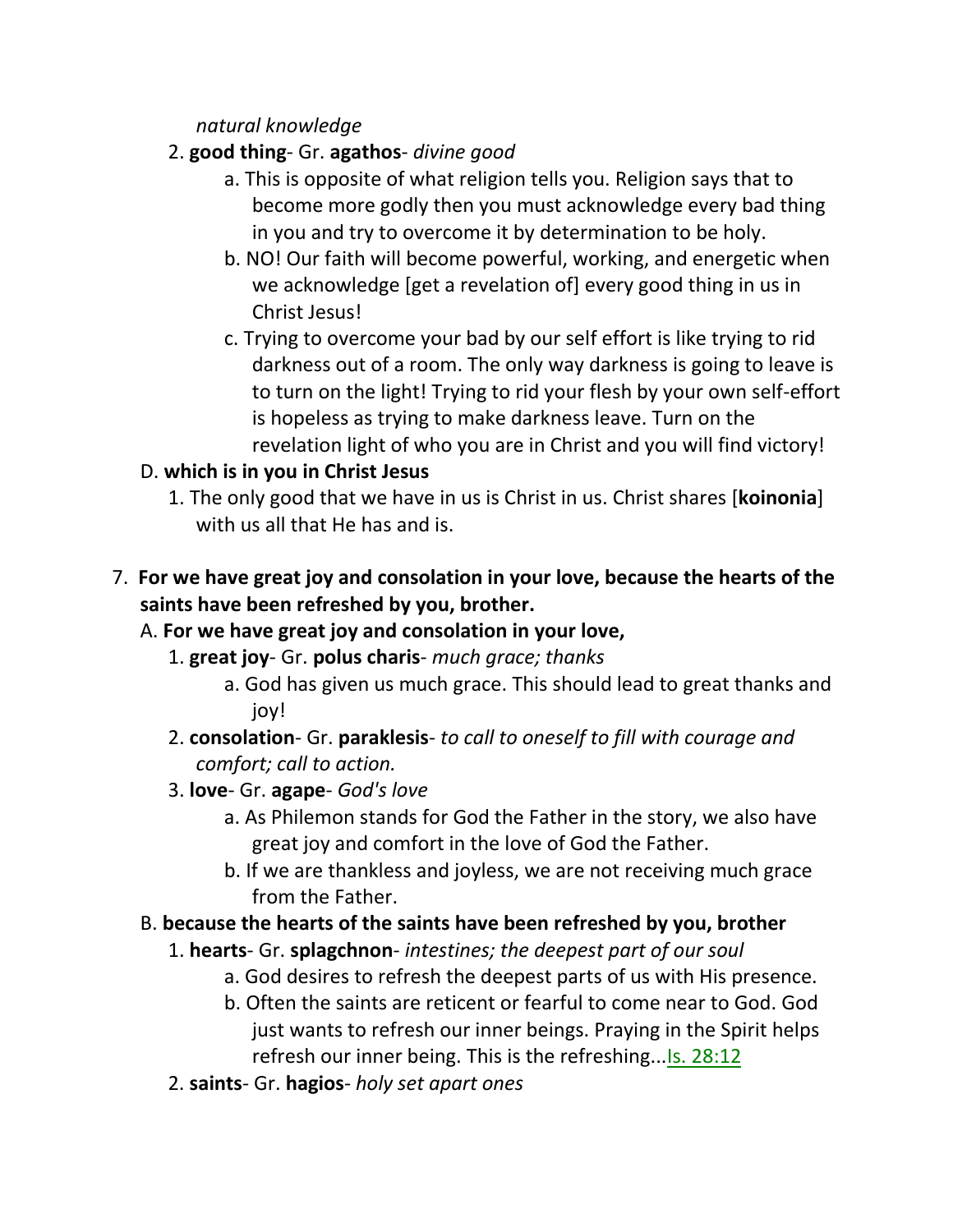- 3. **refreshed** Gr. **anapauo** *to cause or permit one to cease from any movement or labor in order to recover and collect his strength; to give rest, refresh, to give one's self rest, take rest to keep quiet, of calm and patient expectation.*
	- a. So many see God as a taskmaster. They think if they draw near to God, He will find fault and place more burdens on them. God wants us to cease from any movement or self labor when we come to Him. He wants us to recover and collect our strength. He wants us to rest, soak, and refresh ourselves in the warm waters of His love that wash over us!
	- b. We are called to refresh others, not cause them to need refreshing after spending time with us and our constant drama. Phm\_1:20; 2Co\_7:13; 2Ti\_1:16

# 8. **Therefore, though I might be very bold in Christ to command you what is fitting,**

## A. **Therefore,**

- 1. because of Philemon's proven goodness, love, and grace Paul had no need to command him to do something that he was willing and eager to do in the first place.
- 2. God does not need to be commanded by Christ to forgive us. God has a good, loving, and gracious attitude towards us all ready! That is why He sent Jesus to die for us. He is willing and eager to forgive!

# B. **though I might be very bold in Christ to command you what is fitting**

- 1. **very bold** Gr. **polus parrhesia** *much freedom to speak frankly and openly; free and fearless confidence, cheerful courage, boldness, assurance*
- 2. **command** Gr. **epitasso** *to enjoin upon, order, command, charge*
- 3. **fitting** Gr. **anecho***- to have come up to again, arrived at again, to reach to pertain to what is due, duty, as was fitting*
	- a. Jesus could confidently, boldly, and freely command the Father to forgive our debt because of what He did in His finished work. It was a legal right for us to be forgiven because of the shed blood of Christ. However, Jesus does not do this because it is already in the heart of the Father to forgive us and show us favor.
	- b. God does not want us to forgive just because we have been forgiven. He wants us to want to forgive and show grace to others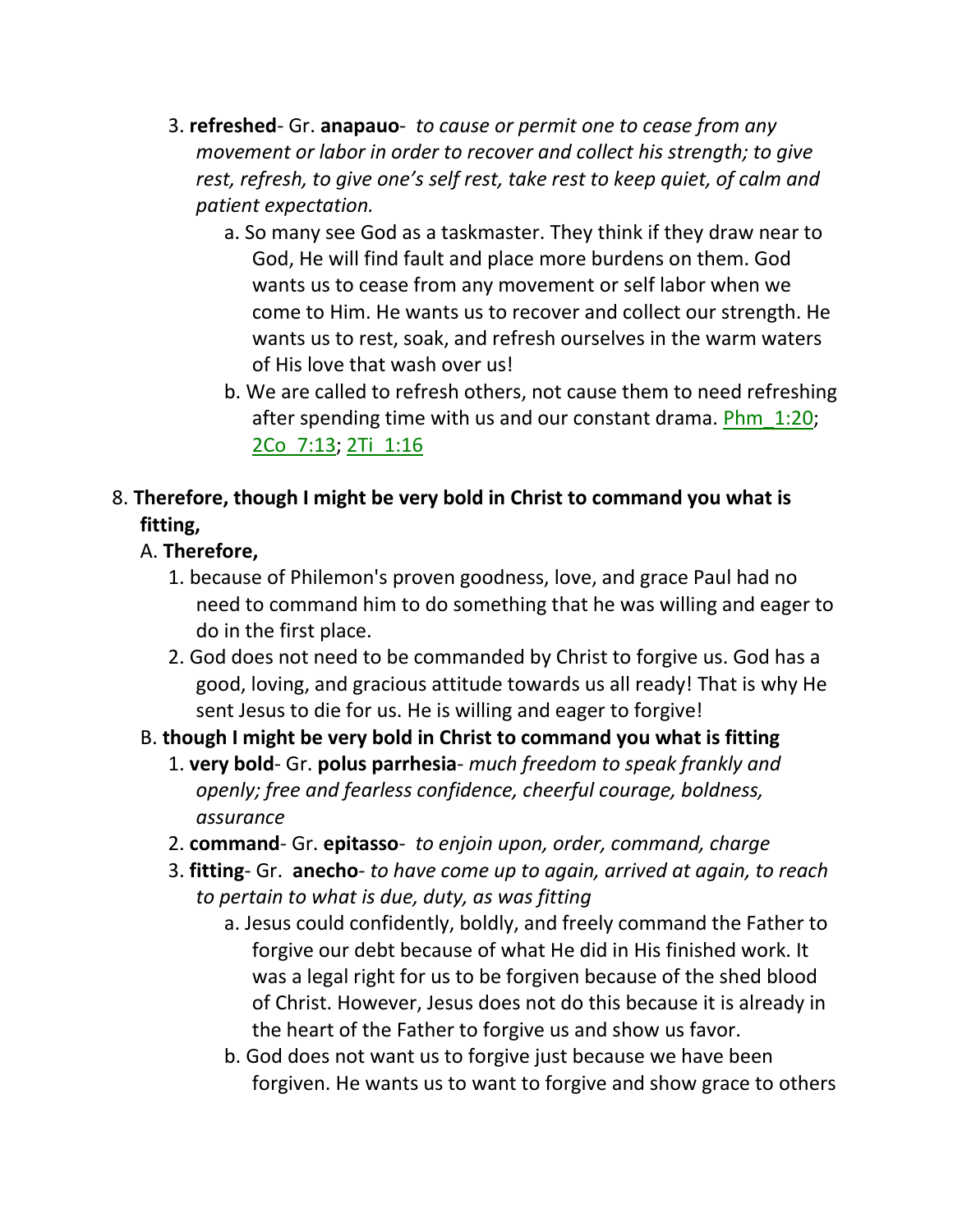because it is in our hearts to do so.

- 9. **yet for love's sake I rather appeal** *to you***—being such a one as Paul, the aged, and now also a prisoner of Jesus Christ—**
	- A. **yet for love's sake I rather appeal to you**
		- 1. **love's sake** Gr. **agape**
			- a. Paul could have made Philemon forgive Onesimus out of duty, but Paul knew that true forgiveness only comes by love. Philemon means one who kisses. It was the inner disposition of Philemon to love and forgive. So it is with our Heavenly Father. He does not forgive us just because He must legally. He forgives us because of His great love and mercy towards us. John 3:16, Titus 3:5, Eph. 2:4
		- 2. **appeal** Gr. **parakaleo** *to call near to comfort and exhort to action*
	- B. **being such a one as Paul**
	- C. **the aged,**
		- 1. **aged** Gr. **presbutes** *mature one*
	- D. **and now also a prisoner of Jesus Christ**
		- 1. **prisoner** Gr. **desmios** *one who is bound*
- 10. **I appeal to you for my son Onesimus, whom I have begotten** *while* **in my chains,** 
	- A. **I appeal to you for my son Onesimus,**
		- 1. **appeal** Gr. **parakaleo** *to call near to comfort and exhort to action* a. Jesus intercedes for us before the Father.
		- 2. **son** Gr. **teknon** *young child*
			- a. He was not the physical child of Paul, but a convert of Paul.
		- 3. **Onesimus** Gr. *means profitable, useful*
			- a. Before someone is born again they are unprofitable and not useful to God. They must be born again. Once someone is born again they become profitable and useful for God's kingdom.

## B. **who I have begotten while in my chains**

- 1. **begotten** Gr. **gennao** *to give birth to*
	- a. This refers to his spiritual birth, not physical birth
- 2. **chains** Gr. **desmon**
- 11. **who once was unprofitable to you, but now is profitable to you and to me.**  A. **who once was unprofitable to you,**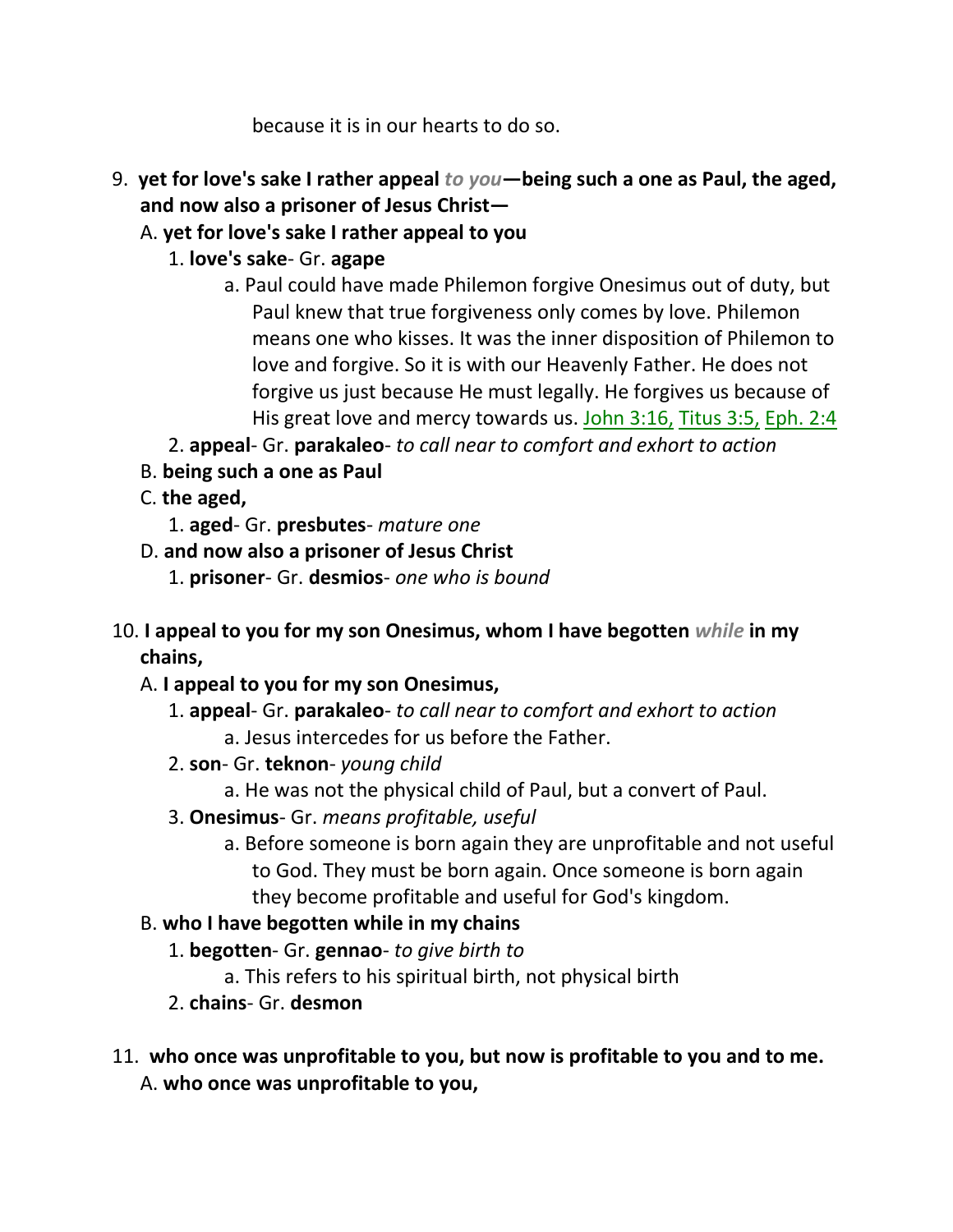#### 1. **once**

- a. before he was born again
- 2. **unprofitable** Gr. **achrestos** *useless*
	- a. This is a word play on Onesimus' name. His name means profitable. Before he was born again he was actually unprofitable to God.

## B. **but now is profitable to you and to me**

- 1. **now**
	- a. Now that he is born again
- 2. **profitable** Gr. **euchrestos** *easy to make use of, useful*
	- a. Again a word play on his name- profitable.
	- b. Someone that is born again is useable by God as a witness to God's grace and power!

# 3. **to you and to me**

- a. Onesimus was now useful for both Philemon and Paul.
- b. When we are born again we are both useful to Jesus and God the Father.

# 12. **I am sending him back. You therefore receive him, that is, my own heart,** A. **I am sending him back**

- 1. **sending**-Gr. **anapempo** *to send up to a higher place; to a person higher in office, authority, or power*
	- a. Now that Onesimus was freed from prison Paul was sending him back to Philemon to be reconciled. It was up to Onesimus to receive reconciliation from Philemon or not. He had to choose to go back or not.
	- b. In the same way, Jesus paid the price for us to be freed from prison, but it is our choice to accept and receive reconciliation with God the Father, by accepting and receiving what Jesus did for us. Onesimus could have chosen not to be reconciled to Philemon. Sinners have their ransom paid by Jesus but they must choose to be reconciled to be saved.
	- c. Jesus has paid the ransom price and now directs all people to be reconciled back to God. When we accept by faith Christ and redemption we are sent up to a higher place to be seated at the right hand of God in heavenly places. When a saint dies we go to the Father, to the person who is highest in authority.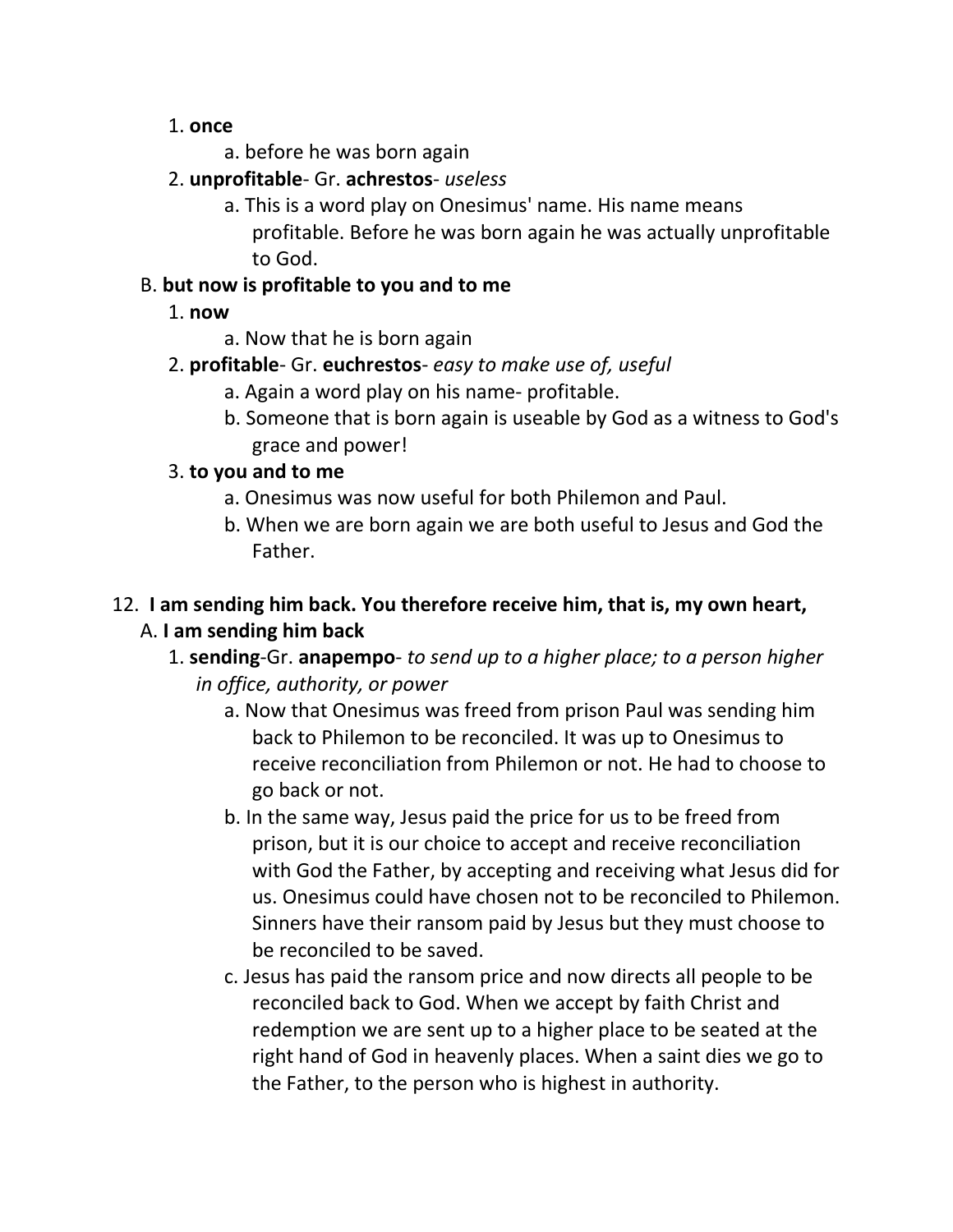#### B. **You therefore receive him, that is, my own heart**

- 1. **receive** Gr. **proslambano** *to take to, take in addition, to take to one's self; to take as one's companion; to take or receive into one's home, with the collateral idea of kindness; to receive, i.e. grant one access to one's heart to take into friendship and intercourse*
	- a. Philemon means one who kisses. His heart was to receive Onesimus into kind and covenant relationship.
	- b. Jesus sends us back to the Father who loves us. He confidently requested the Father to receive us into His home with collateral kindess, as His own heart.
- 13. **whom I wished to keep with me, that on your behalf he might minister to me in my chains for the gospel.**

## A. **whom I wished to keep with me**

- 1. **wished** Gr. **boulomai** *to desire, will, or wish*
- 2. **keep** Gr. **katecho** *to hold back, retain, detain*
	- a. Paul wanted to keep Onesimus for himself but his love would not allow him to be selfish but to share him with Philemon.
	- b. Jesus purchased us, but He is not selfish. He sends us to the Father as well to be received of Him as well.

# B. **that on your behalf he might minister to me in my chains for the gospel**

- 1. **minister** Gr. **diakoneo** *to serve, deacon, minister*
- 2. **chains** Gr. **desmon** *bonds*
- 3. **gospel** Gr. **euaggelion** *good news or message*
	- a. After we are reconciled with the Father He indeed sends us to minister in His behalf the message of the gospel.
- 14. **But without your consent I wanted to do nothing, that your good deed might not be by compulsion, as it were, but voluntary.**

# A. **But without your consent I wanted to do nothing,**

- 1. **consent** Gr. gnome- *the faculty of knowledge, mind, reason; view, judgment, opinion; mind concerning what ought to be done; decree*
	- a. Paul did not want to act without the consent of Philemon.
	- b. Jesus never did or does anything without the approval of God the Father. He is perfectly submitted to the Father in all things.
- B. **that your good deed might not be by compulsion,**
	- 1. **good deed** Gr. **agathos** *good*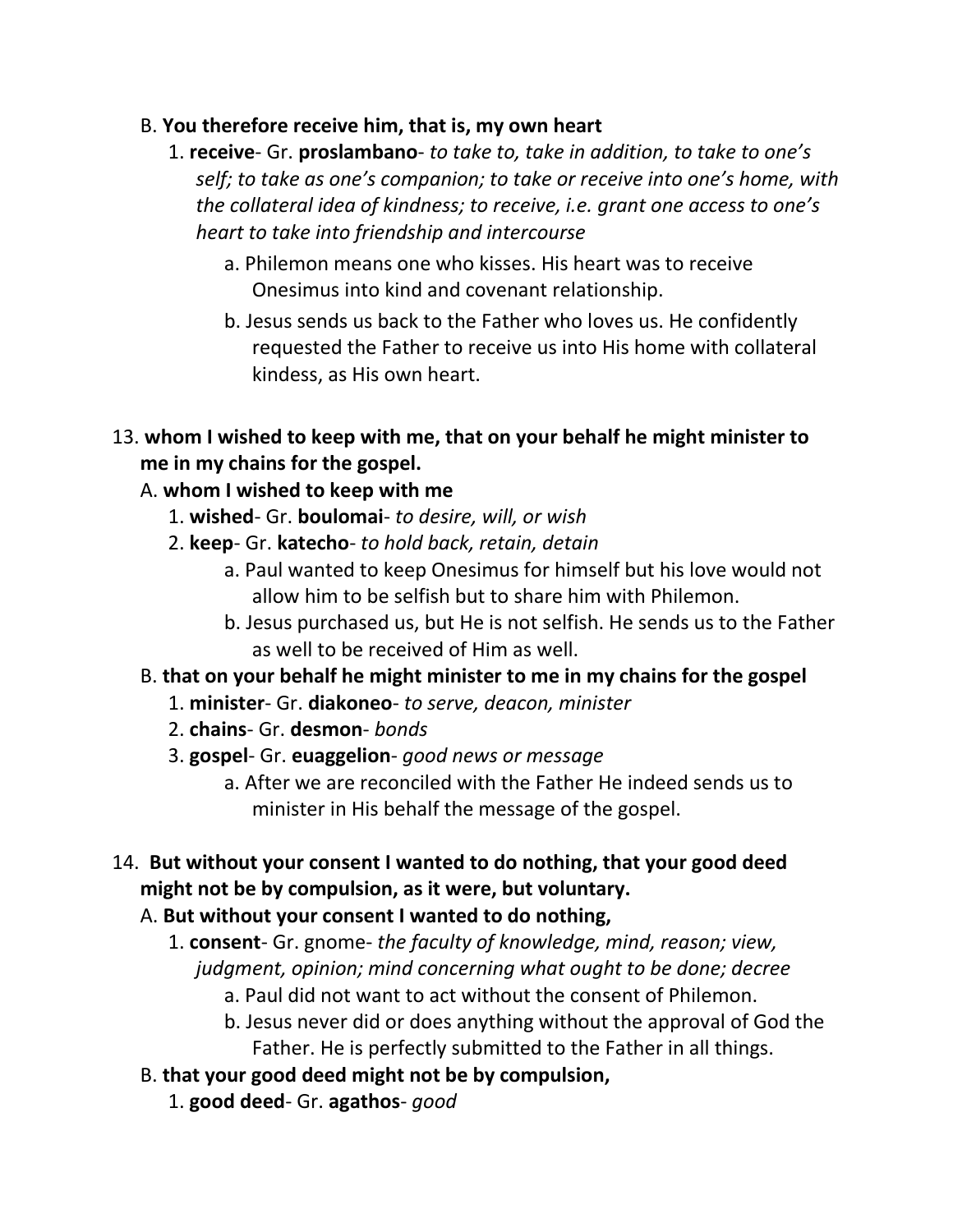- a. God's act of forgiveness is good. That is all that comes from God to us. Every good and perfect thing comes down from the Father of lights! James 1:17
- 2. **compulsion** Gr. **anagke** *necessity, imposed either by the circumstances, or by law of duty regarding to one's advantage, custom, argument*
	- a. Although God was required by the law of duty to accept Jesus' legal sacrifice for us, He does not forgive us and bless us out of obligation.

#### C. **as it were, but voluntary**

- 1. **voluntary** Gr. **kata hekousion** *governed by what is offered willingly.*
	- a. The Father blesses us out of love and mercy, which is from the bowels of His own nature. He willingly and voluntarily blesses us.
- 15. **For perhaps he departed for a while for this** *purpose,* **that you might receive him forever,**

#### A. **For perhaps he departed for a while for this purpose,**

- A. **departed** Gr. *to place room between, that is, part; reflexively to go away*
	- 1. It is interesting that Philemon was a believer but he did not win Onesimus to the Lord himself. Paul did it. This shows us that sometimes those closest to us will not be reached by us. They will not listen to us. Familiarity breeds contempt often times. A stranger, Paul, was in a position to win him. If family members or those in close relations with us do not listen to us, we need to trust God to reach them through others they will listen to.
- B. **while** Gr. **hora** *hour, an time or season*
	- 1. Just as Onesimus departed from Philemon, man departed from God for a season.

## B. **that you might receive him forever**

- A. **might receive** Gr. **apecho-** *to have wholly or in* full, *to have received*
	- 1. might means there is a choice people have on whether to come back to God or not. Some will and some will not.
	- 2. God allowed man to leave because love allows someone to freely love them back. God had to let man go his way, so that when he did come back he would have them wholly and in full surrender of their heart.
- B. **forever** Gr. **aionios** *ages without end*
	- 1. Man departed from God, but through faith in the finished work of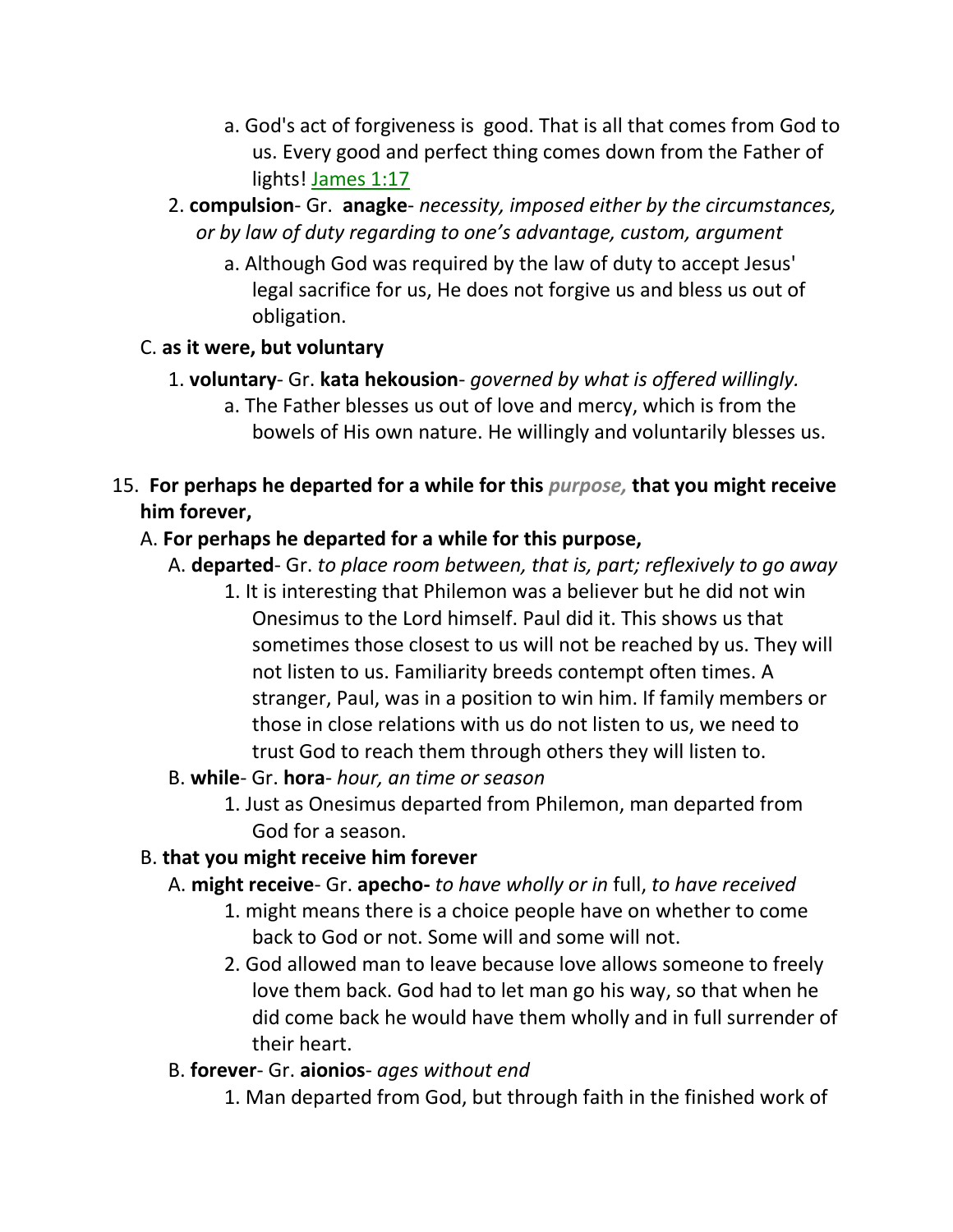Christ, they are restored to the Father forever! Our redemption is eternal!

- 16. **no longer as a slave but more than a slave—a beloved brother, especially to me but how much more to you, both in the flesh and in the Lord.** 
	- A. **no longer as a slave but more than a slave**

#### 1. **no longer as a slave**

a. Onesimus was not just a slave anymore of Philemon. He was in covenant relationship.

#### 2. **more than a slave**

a. When we get saved we are still God servants but become more than a servant. Paul in many places called himself a slave of Jesus Christ. However, in the New Covenant we are more than a servant to God. We are also friends and sons! John 15:15, Gal. 4:7, Rom 8:15

#### B. **a beloved brother,**

#### 1. **beloved**- Gr. **agapetos**

a. God's love is the highest revelation we can have of God, because He is love.

## C. **especially to me but how much more to you,**

1. We are beloved of Christ and of the Father.

# D. **both in the flesh and in the Lord**

1. God not only loves our born again spirits, but loves our whole beingspirit, soul, and body. Christ has purchased all three and they are equally important to him. That is why we are to honor God with our spirit, soul, and body.

## 17. **If then you count me as a partner, receive him as** *you would* **me.**

## A. **If then you count me as a partner,**

- 1. **count** Gr. **echo** *hold or have*
- 2. **partner** Gr. **koinonos-** *a partner, sharer, in anything; a partner, associate, comrade, companion*
	- a. As Paul and Philemon were partners together, so God the Father and Jesus Christ are partners together.

## B. **receive him as you would me**

1. **receive him**- Gr. **proslambano**- *take in addition, to take to one's self; to take or receive into one's home, with the collateral idea of kindness; to*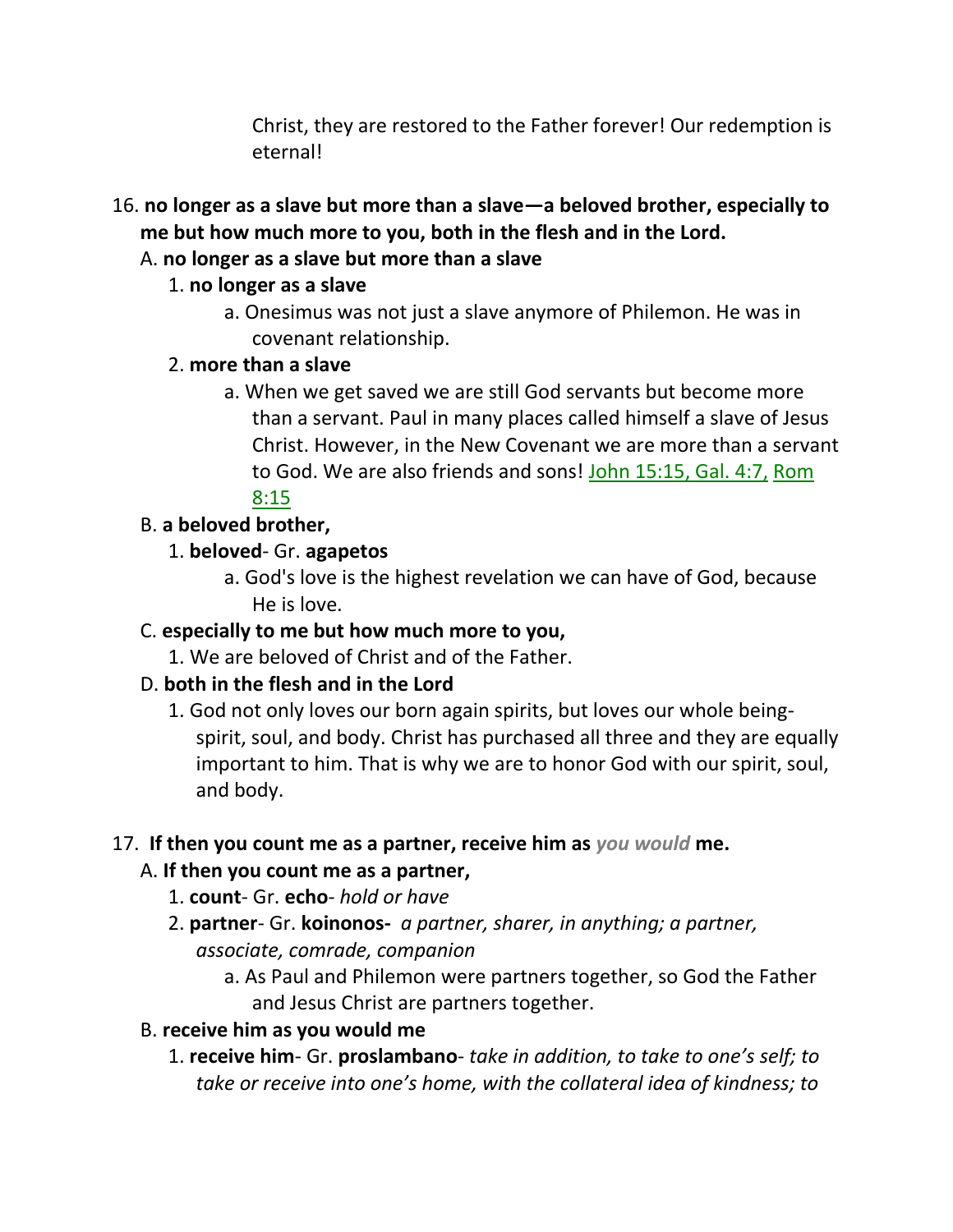*receive, i.e. grant one access to one's heart*

#### 2. **as you would me**

- a. Jesus and the Father are in partnership together. When we come to God the Father He receives us as He does Jesus! That is why Jesus told us to pray and ask the Father in His name! John 14:13- 14, John 15:16, John 16:23-24, 26
- b. When we approach God, He sees us in His Son's righteousness. He loves us the same as Jesus! John 17:23 WOW!!
- c. Jesus prayer in John 17 to the Father is basically what Paul is speaking of here to Philemon. God the Father receives us just like He receives Jesus His Son!

## 18. **But if he has wronged you or owes anything, put that on my account.**

## A. **But if he has wronged you or owes anything,**

- 1. **wronged** Gr. **adikeo** *to commit injustice*
	- a. When we sin we do an injustice to God, others, and to ourselves.
- 2. **owes** Gr. **opheilo** *a debt*
	- a. Onesimus probably stole items from Philemon when he ran away. Paul was willing to pay for the loss.
	- b. Mankind has both wronged God and owes God. Sin always incurs a debt to God. Sin always has these two aspects. Sin does wrong to God, others, and to ourself, and incurs a debt that must be paid. Rom. 6:23

## B. **put that on my account**

- 1. **put on account** Gr. **ellogeo-** *to reckon in, set to one's account, lay to one's charge, impute*
	- a. As Paul was willing to stand in for Onesimus wrongs and debts, so Christ stood in for our wrongs and debts to God. Jesus took the full penalty of the wrongs we have done in His body and overpaid our debt to God by His shed blood. That is why Jesus cried out "**It is Finished!**" on the cross. The Greek word means **PAID IN FULL!!!**
	- b. Jesus bore the punishment for all our wrongs in the afflictions in His body from the Garden of Gethsemane to the cross. Jesus paid for our debts by His shed blood poured out from the Garden of Gethsemane to the cross. All our wrongs and debts were placed on Jesus' account. In place of our injustices and debts, Jesus' righteousness and riches were placed into our account! It was the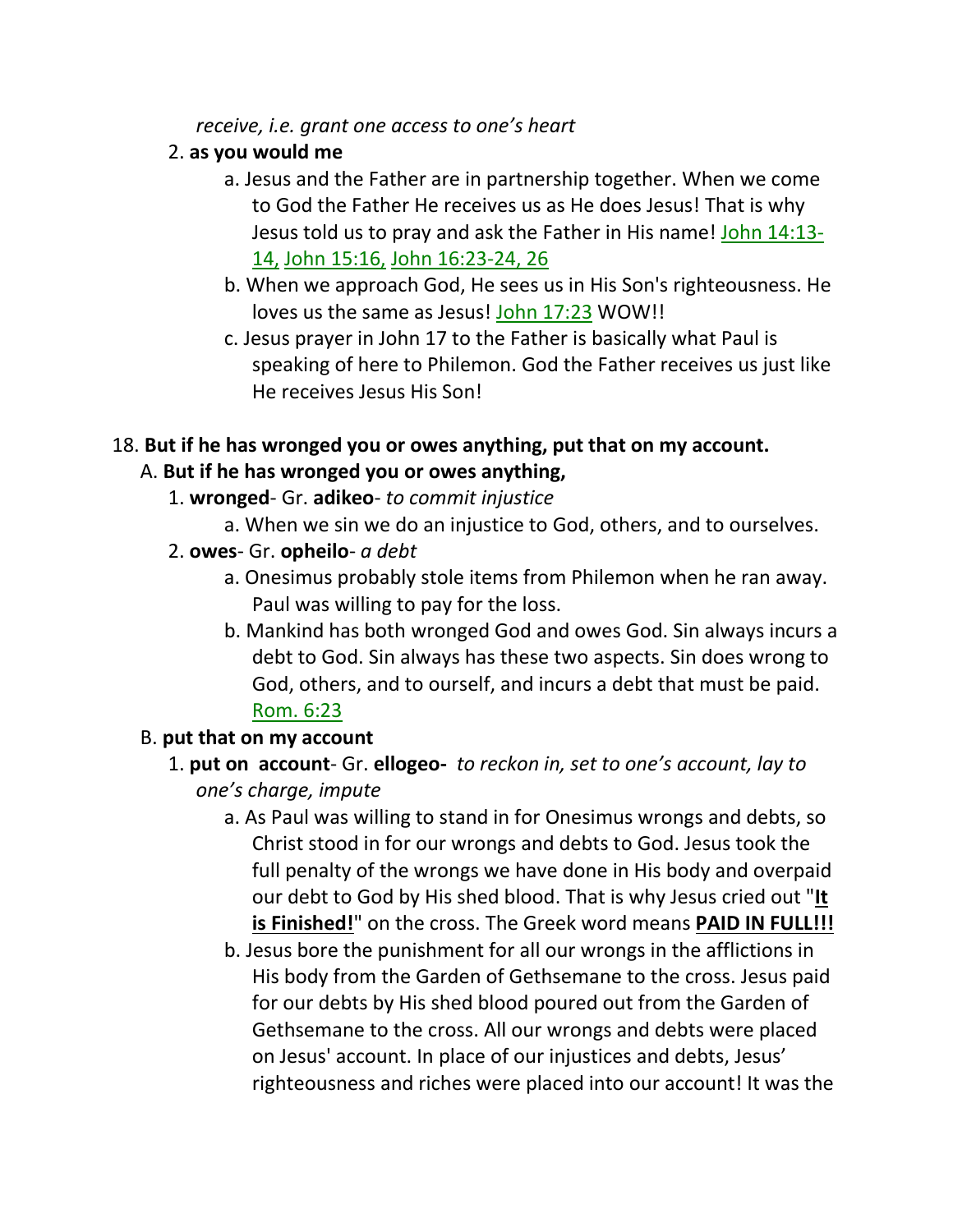great exchange. Jesus was treated exactly like we deserved, so we can now be treated exactly like Jesus Christ deserves!

- 19. **I, Paul, am writing with my own hand. I will repay—not to mention to you that you owe me even your own self besides.** 
	- A. **I Paul am writing it with mine own hand,**
		- 1. **written** Gr. **grapho**
		- 2. **own hand** Gr. **emos cheir**
			- a. Paul promised to be good for the debt with his own hand. Jesus was good for our debt by his hands being nailed to the cross.
	- B. **I will repay**
		- 1. **repay** Gr. **apotino** *to pay a penalty in full:*
			- a. Jesus paid in full our debts that sin incurred.

# C. **not to mention to you that you owe me even your own self besides**

- 1. **owe** Gr. **prosopheilo** *to be indebted additionally*
	- a. God the Father owes it to Jesus to be eternally gracious to Him for His righteous act on the cross. We get to share in that graciousness.
- 20. **Yes, brother, let me have joy from you in the Lord; refresh my heart in the Lord.** 
	- A. **Yes, brother**
		- 1. **brother** Gr. **adelphos** *to share the womb*
	- B. **let me have joy from you in the Lord**
		- 1. **joy** Gr. **oninemi** *to receive profit or advantage, be helped [or have joy]* a. It gives Jesus great joy when the Father treats us graciously because of what He did. Jesus profits from our being blessed by God!
	- C. **refresh my heart in the Lord**
		- 1. **refresh** Gr. **anapauo** *to give rest, refresh, to give one's self rest, take rest*
			- a. Jesus is refreshed when we are blessed by the Father because of what He did for us. Our being blessed blesses God the Father and especially Jesus more than it does us!
			- b. God not only enjoys blessing us because He loves us, but He enjoys blessing us because of the great joy and refreshing it gives His Son Jesus!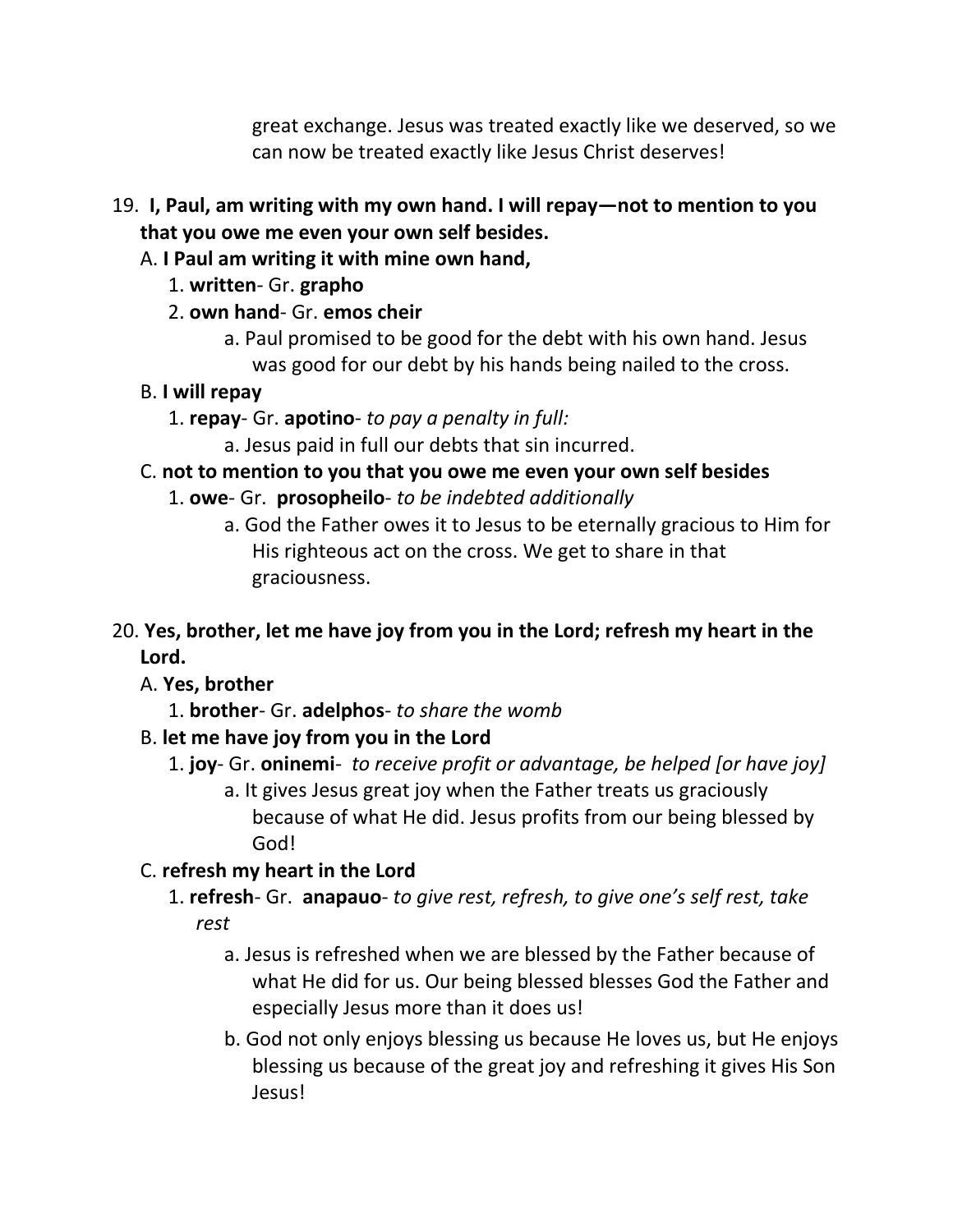- 21. **Having confidence in your obedience, I write to you, knowing that you will do even more than I say.** 
	- A. **Having confidence in your obedience,**
		- 1. **confidence** Gr. **peitho** *being persuaded*
			- a. Paul's confidence in Philemon was based on what Paul knew of Philemon and his character.
			- b. Jesus had full confidence in the Father hearing Him because He knew the Father and His character.
			- c. We can also have full confidence in prayer because we know Jesus and the Father and their character.
		- 2. **obedience** Gr. **hupokoe***- to hearken to what is heard*
			- a. God the Father is not under Christ's command but He does hearken to the words of His intercession for us.
	- B. **I write to you,**
		- 1. **write** Gr. **grapho**
	- C. **knowing that you will do even more than I say**
		- 1. **knowing-** Gr. **eido** *to know by perception or sight*
		- 2. **even more**
			- a. God does exceeding more than what we ask Him for. Eph. 3:20
			- b. God even does exceeding more than what Jesus asks Him for in our behalf. Eph. 2:7
- 22. **But, meanwhile, also prepare a guest room for me, for I trust that through your prayers I shall be granted to you.** 
	- A. **But, meanwhile, also prepare a guest room for me,**
		- 1. **prepare** Gr. **hetoimazo** *to make ready, prepare to make the necessary preparations, get everything ready*
			- a. As Philemon would prepare and make ready for the return of Paul, so God the Father made ready for the return of His Son into heaven after He rose from the dead.
			- b. Likewise Christ said to His disciples that he would go and prepare [**hetoimazo**] a place for them, so they could be where He was. Christ is preparing us lodgings in heaven. John 14:2-3
			- c. Making preparation is a hallmark of faith. If you believe you have received from God what you asked, then make preparation for it!
		- 2. **guest room** Gr. **xenia** *lodging place*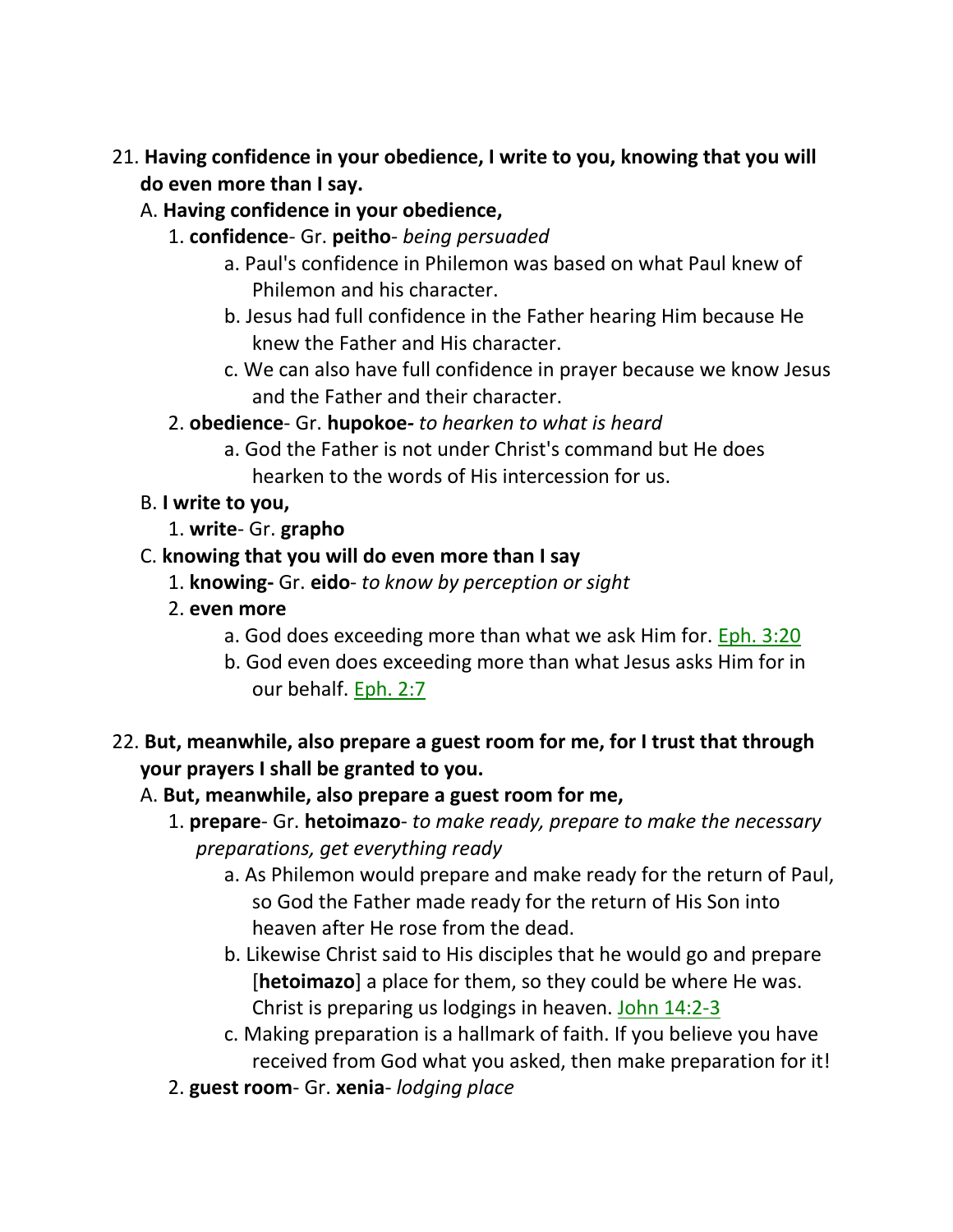a. In the Father's house there are many mansions [Gr. abodes].

# B. **for I trust that through your prayers I shall be granted to you**

- 1. **prayers** Gr. **proseuche** *face to face communion with God*
- 2. **granted** Gr. **charizomai** *to be given graciously*

#### 23. **Epaphras, my fellow prisoner in Christ Jesus, greets you,**

## A. **Epaphras**- Gr. *lovely*

- 1. Epaphras was a pastor in Colossae, but now imprisoned with Paul.
- B. **fellow prisoner** Gr. **sunaichmalotos** *a co-captive; prisoner of war*
	- 1. We are in a war, not on a pleasure cruise. Paul was a temporary prisoner of war with Epaphras.
- C. **greets** Gr. **aspozomai** *to welcome*

## 24. **as do Mark, Aristarchus, Demas, Luke, my fellow laborers.**

- A. **Mark** Gr. *means defense*
	- 1. Mark had deserted Paul on his first missionary journey and refused to take him on his second journey. Paul had written off Mark. Later Paul realized his mistake and viewed Mark as profitable for the ministry. 2 Tim 4:11 Just because people blow it does not mean that we should write them off. God does not write us off, but still uses us if we repent and trust Him.
- B. **Aristarchus** Gr. *the best prince*
	- 1. Aristarchus was a faithful helper of Paul.

## C. **Demas**- *means governed by the people, or popular*

- 1. Demas was faithful to Paul in the beginning but deserted him at the end when Paul needed him. 2 Tim. 4:10 If we allow people's opinions and have a desire for popularity, it will affect us and we will end up going after this present evil world. It was not popular to be Paul's friend when he was about to be be-headed!
- D. **Luke** Gr. *means light giving*
	- 1. Luke stayed faithful to Paul till the end. 2 Tim. 4:11

## E. **fellow laborers**- Gr. **sunergos**

1. This list of men shows us that some people will be faithful to you and others will not be. We must keep our eyes on Jesus and not those around us. We will stand before the Lord for our work, not others. We must be careful not to judge others for their failures. If it were not for the grace of God, so go I!